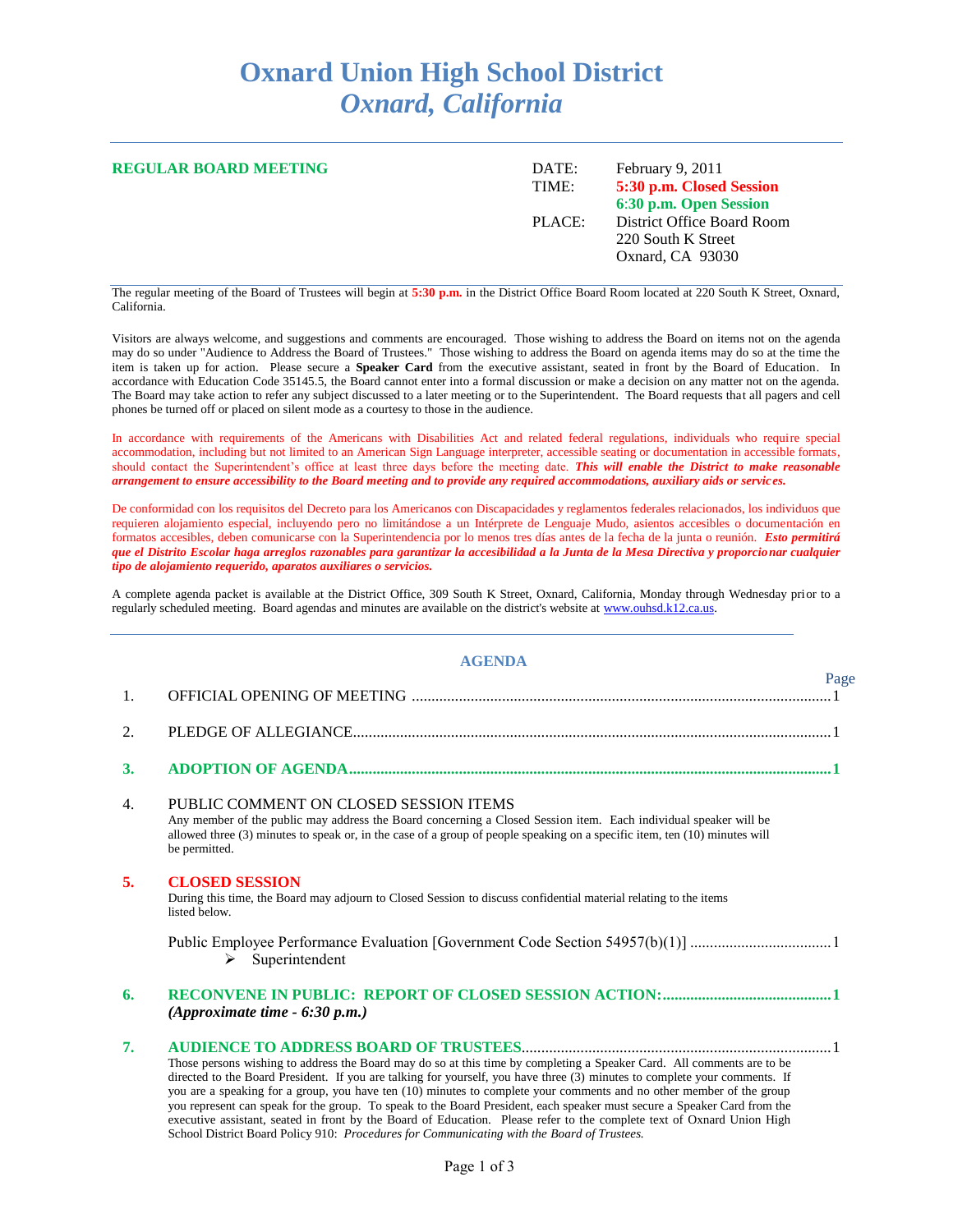Board Meeting Agenda February 9, 2011

| 8. |           | <b>SUPERINTENDENT'S REPORTS</b>                                                                                                                                             |  |  |  |
|----|-----------|-----------------------------------------------------------------------------------------------------------------------------------------------------------------------------|--|--|--|
|    | A.        |                                                                                                                                                                             |  |  |  |
|    | <b>B.</b> | Board Report: Revalidation of Oxnard High School as an AVID Demonstration School 2                                                                                          |  |  |  |
|    | C.        |                                                                                                                                                                             |  |  |  |
| 9. |           | <b>CONSENT CALENDAR</b>                                                                                                                                                     |  |  |  |
|    | А.        | Consideration of Approval of Student Expulsion by Voluntary Agreement of the School<br>Principal, the Student, and the Students' Parent/Guardian, as per Board Policy 5144, |  |  |  |
|    |           |                                                                                                                                                                             |  |  |  |
|    | <b>B.</b> | Consideration of Approval of Student Readmission from Expulsion, as per Board Policy                                                                                        |  |  |  |
|    | C.        | Consideration of Denial of Student Readmission from Expulsion, as per Board Policy                                                                                          |  |  |  |
|    | D.        | Consideration of Approval of Non-Public School Placement for Student Case Number<br>Twenty-Four, 10-11, According to the Recommendation of the Student's IEP Team           |  |  |  |
|    | Ε.        |                                                                                                                                                                             |  |  |  |
|    | F.        | Consideration of Waiver of California High School Exit Exam (CAHSEE) Requirements                                                                                           |  |  |  |
|    | G.        |                                                                                                                                                                             |  |  |  |
|    | H.        |                                                                                                                                                                             |  |  |  |
|    | Ι.        |                                                                                                                                                                             |  |  |  |
|    | J.        | Consideration of Approval of Designation of Ventura County Schools Self-Funding                                                                                             |  |  |  |
|    | Κ.        |                                                                                                                                                                             |  |  |  |
|    | L.        | Consideration of Approval of Contract Between Adult Education and El Clasificado for                                                                                        |  |  |  |
|    | M.        | Consideration of Approval of Agreement between Channel Islands High School and The                                                                                          |  |  |  |
|    | N.        | Consideration of Approval of Agreement between Oxnard High School and Catalina<br>Island Camps, Inc. for Catalina Environmental Leadership Program, CELP 4                  |  |  |  |
|    | O.        | Consideration of Approval of Agreement between Oxnard Union High School District<br>and Ventura County Office of Education for Supplemental Educational Services            |  |  |  |
|    | P.        | Consideration of Approval of Agreement between Oxnard Union High School District                                                                                            |  |  |  |
|    | Q.        | Consideration of Approval of Agreement between Oxnard Union High School District<br>and A Tree of Knowledge Educational Services for Supplemental Educational               |  |  |  |
|    | R.        | Consideration of Approval of Agreement between Oxnard Union High School District<br>and Total Education Solutions for Supplemental Educational Services Tutoring4           |  |  |  |
|    | S.        | Consideration of Approval of Agreement between Oxnard Union High School District                                                                                            |  |  |  |
|    | T.        | Consideration of Approval of Agreement between Oxnard Union High School District<br>and Our Place Center of Self-Esteem, Inc. for Supplemental Educational Services         |  |  |  |
|    | U.        | Consideration of Approval of Agreement between Oxnard Union High School District                                                                                            |  |  |  |
|    | V.        | Consideration of Approval of Agreement between Oxnard Union High School District                                                                                            |  |  |  |